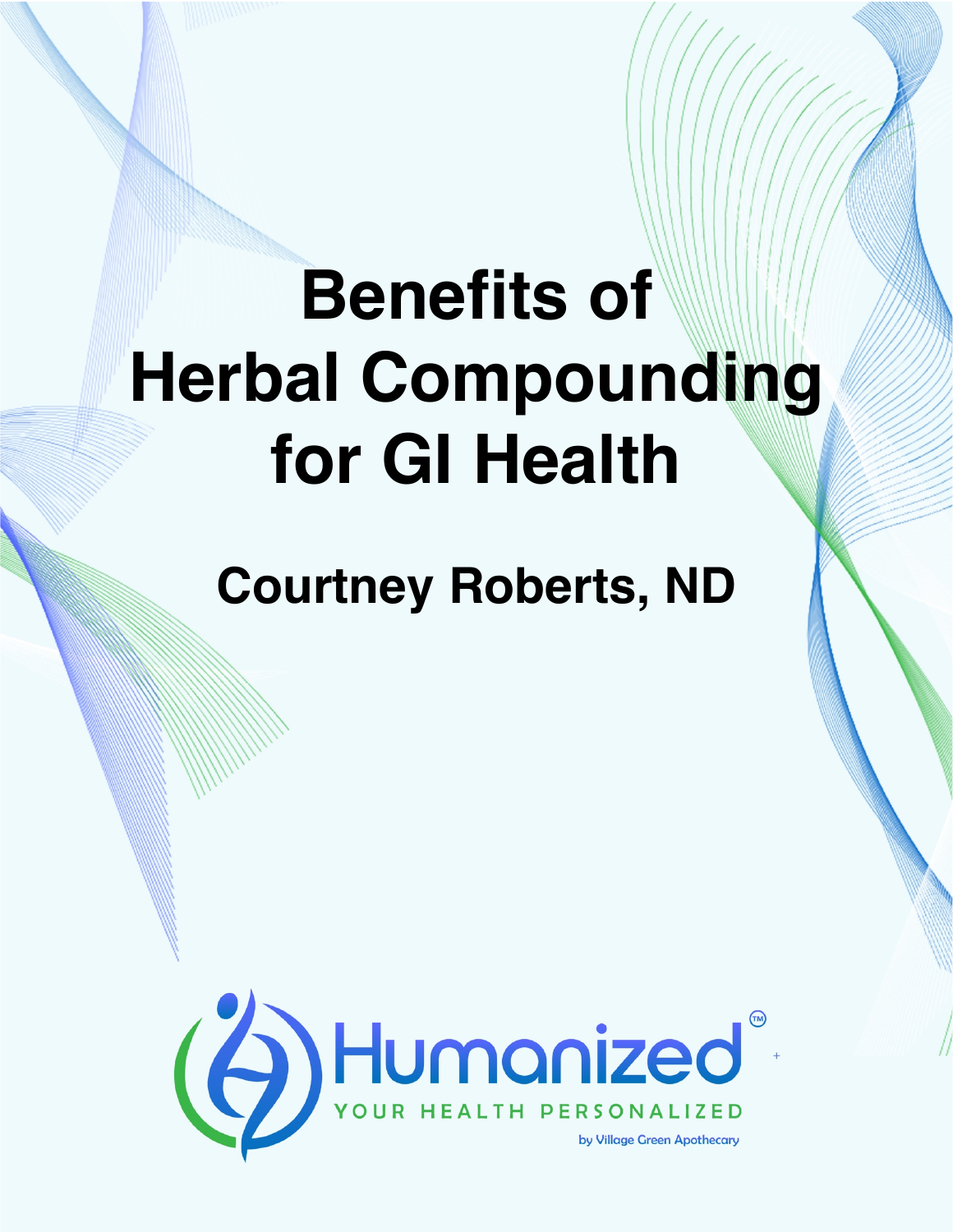**Rebekah Kelley:** Welcome to the Humanized podcast, all about personalizing your health. I am your host, Rebekah Kelley, and today we'll be discussing the Benefits of Herbal Compounding for GI Health with Dr. Courtney Roberts. Before I introduce Dr. Roberts, I want to remind everyone to subscribe and get all of our variety of casts in audio, video and transcription at HumanizedHealth.com. I'd also like to thank our lead sponsors, Village Green Apothecary, at MyVillageGreen.com.

So, a little bit about Dr. Courtney Roberts. She received her naturopathic medical degree from Bastyr University. While there she gained an intense interest in the gastrointestinal system, women's health, metabolic and endocrine disorders, and chronic pain while witnessing the profound shifts that occurred in her patients' well-being with the use of individualized and evidence-based botanical, nutritional and lifestyle medicine in her clinical practice. Dr. Roberts focuses on uncovering the hidden environmental and infectious triggers as root causes of many common chronic diseases and she's utilized her extensive botanical formulation experience to provide individualized herbal compounds to treat the whole person.

Thank you, Dr. Courtney, for being here with us.

**Courtney Roberts:** Thank you so much. I'm happy to be here.

**Rebekah Kelley:** So, I just want to jump right in and ask you. The first question, of course, is why is GI health so important when it comes to total body health and wellness?

**Courtney Roberts:** Well, the GI system is huge. First of all, it's composed of 10 different organs in and of itself. And then on top of that, there are other systems. So we have the nervous system, the circulatory system, that play a role in GI function. There's processes like macro- and micronutrient absorption, which without these nutrients, our body has no fuel, it can't do all of the processes that it needs to do. There's digestion, there's waste elimination, immune function, blood sugar and hormone regulation, detoxification. And then of course, the microbiome, which is like, what does the microbiome NOT do at this point? We're learning things every single day about what the microbiome does and it's way more than just digestion.

So all in all, I would say that the GI system just has a ton of functions and a ton of areas that something can go wrong, by default. And there's a lot that we can do in those areas that something goes wrong. So really you can't have a healthy body, you can't have a healthy brain, you can't have healthy skin, you can't have a healthy immune system or any of those other processes without having a healthy GI system. And you really can't. It's going to be really hard to feel good without having a healthy GI system.

**Rebekah Kelley:** So then how are conventional doctors and their treatment approaches often missing the root cause of their patient's GI distress? I mean, you just mentioned all of these systems and frankly, whenever I go see my general practitioner, we may focus on one of those,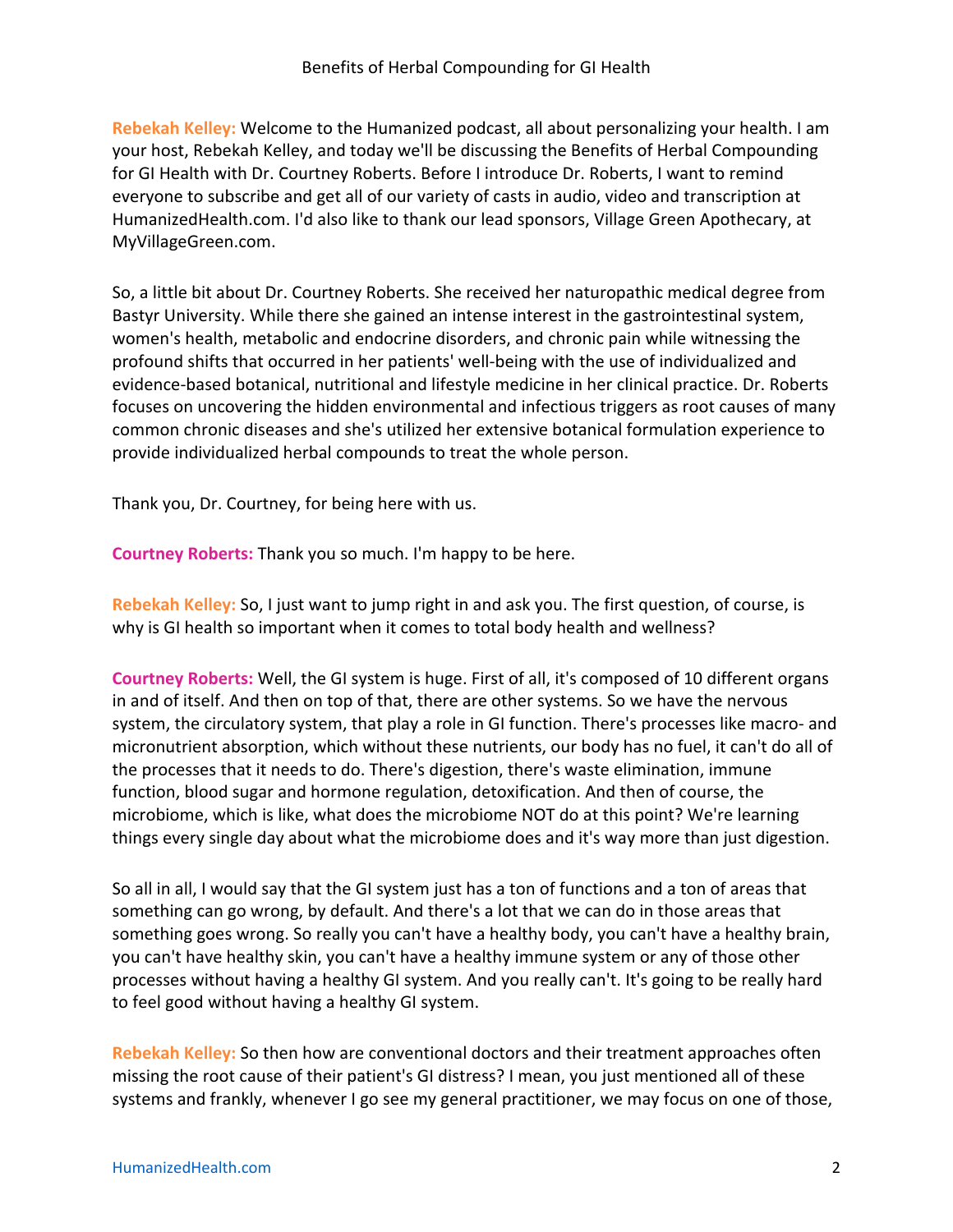but we definitely don't focus on all of those. There's got to be something that's definitely being missing in the process, right?

**Courtney Roberts:** Yeah. Yeah. For sure. Unfortunately, I don't think it's intentional at all. I just think it's how conventional doctors are trained. So for one, not really asking enough questions to the patient. They're not asking about diet and lifestyle – because we really need to know what are the obstacles to cure. So what are the things that you are doing every single day? What are you eating, where you're eating multiple times a day. What are you constantly doing? How are you exercising? How are you sleeping? How are your bowel movements? Just things that are habit that are contributing to your overall health and well-being and kind of adding insult to injury if we are not addressing them in the first place.

So, I would say not having adequate training in nutrition and the effects of diet on disease, as well as the effects of the lack of certain nutrients and certain foods and how that can contribute to disease.

Secondly, I would say that the testing is probably not comprehensive enough. So although it's very technologically advanced… when I'm ordering conventional testing and conventional imaging, I'm looking to rule out certain things and I'm looking to rule in certain things. So I'm looking for, let's say, IBD, Crohn's or colitis, I'm looking for cancer, cirrhosis, whatever it may be. But after those things are ruled out, conventional doctors, there's just not really much else that they are trained in, to know what to do next. So, the problem is really like, okay, well, I guess there's nothing wrong if we can't find it on this test – which is a little troublesome because obviously if your patient is feeling bad, then there is something wrong.

So, it seems like it's only considered a disease if there is a drug or a surgery to treat it. And we know that the human body is really a lot more complex than that.

**Rebekah Kelley:** Right. So you mentioned what lab testing you might take a look at, depending upon what issues a patient's dealing with, but that kind of gets me to what functional lab testing do you recommend when patients do present with GI symptoms? What would those tests be with you?

**Courtney Roberts:** Yeah. There are a few different tests when it comes to the GI system. So what I like to tell patients, and how I like to explain to patients when I'm ordering functional labs, because this is all brand new to most people, is that I need to assess the terrain and the triggers. So, the triggers are foods. Foods are definitely a huge one. So you can do food allergy, food sensitivity testing, or you can use an elimination and reintroduction food diet. I'm looking at environmental toxins that might be contributing, mental-emotional stress, which is just huge, I mean, everybody's dealing with that. And then when it comes to the terrain, let's say I need to get a sense of what would it look like if I was in your GI tract, what would I see? How is it functioning? What's happening in there? So I need to see the gut mucosa. Is it functioning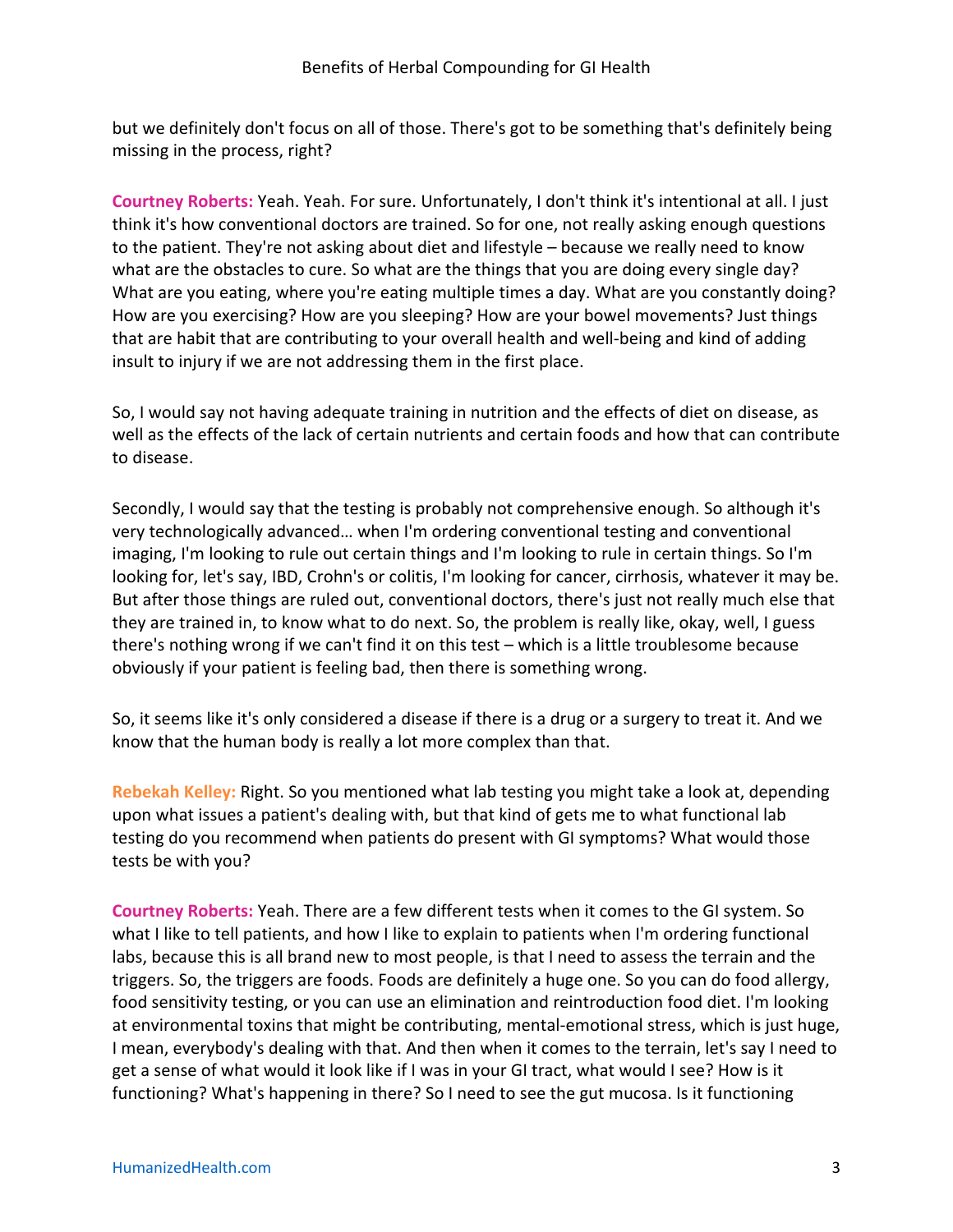properly? Is it letting the things in that needed to be let in and keeping the things out that need to stay out? Your digestive enzyme and stomach acid production, how's that looking? Digestion, absorption capabilities. And then of course the microbiome. So I need to see how are the commensal organisms of beneficial bacteria, how do those look? And then is there like an overgrowth of the pathogenic bacteria or fungi, whatever it might be? So a comprehensive stool analysis when it comes to assessing the terrain is really the best, the best thing. It gives you a wonderful picture of the terrain of the gut by assessing the stool itself.

**Rebekah Kelley:** Wow. So then that kind of gets us into the next, which is really kind of, I think, the base for this, right? What is the benefit of creating a custom herbal formula for patients? So how does that tie into this?

**Courtney Roberts:** Yeah, so herbal medicine. I just really love plants in themselves. And the reason is because plants contain hundreds of medicinal compounds. And not only are these compounds for the plants themselves, to protect them from different things that occur in the environment, but they are specifically tuned to our bodies' needs and the human body's physiology. Which just like, blows my mind every time I think about it, cause that's just so incredible. So they have an amazing ability to support the human body's innate defense and healing mechanisms. And this is really unlike most conventional drugs – not all of them – which block certain pathways. And this is a totally necessary step in certain instances, you definitely need a blocked pathway sometimes, but it is not suitable for every condition. And what I like about herbal medicine is that you can use it in instances when maybe pharmaceutical medicines aren't quite indicated yet. Or you can use them as an alternative in instances where pharmaceutical medicines would otherwise be indicated, but as long as you're doing it under the guide of a trained practitioner, that's important.

**Rebekah Kelley:** Right. So I understand that you're actually offering a special GI health lab package through Village Green Apothecary, and can you provide us with a brief overview of what this includes, and also how people could access it or order it?

**Courtney Roberts:** So with the new GI package, patients can directly order this kit through Village Green's website, and that's going to be on MyVillageGreen.com, and then you'll look under lab tests. And once you order that, that kit will be sent to the patient's home, the patient will collect the stool sample themselves, and then that stool will be shipped back to the lab. In the meantime, there is a questionnaire that gives me a little bit more information about diet and lifestyle, we talk about your medical history... and so I'm using all of that information with the results of the stool test to create a custom herbal formula. And then we can just see exactly what the patient needs and create the best, most results-driven formula from there.

**Rebekah Kelley:** And do you have anything that you would say, that certain people are a good candidate? Like if they have X, Y or Z, like maybe a lot of gas maybe or... is there a certain thing